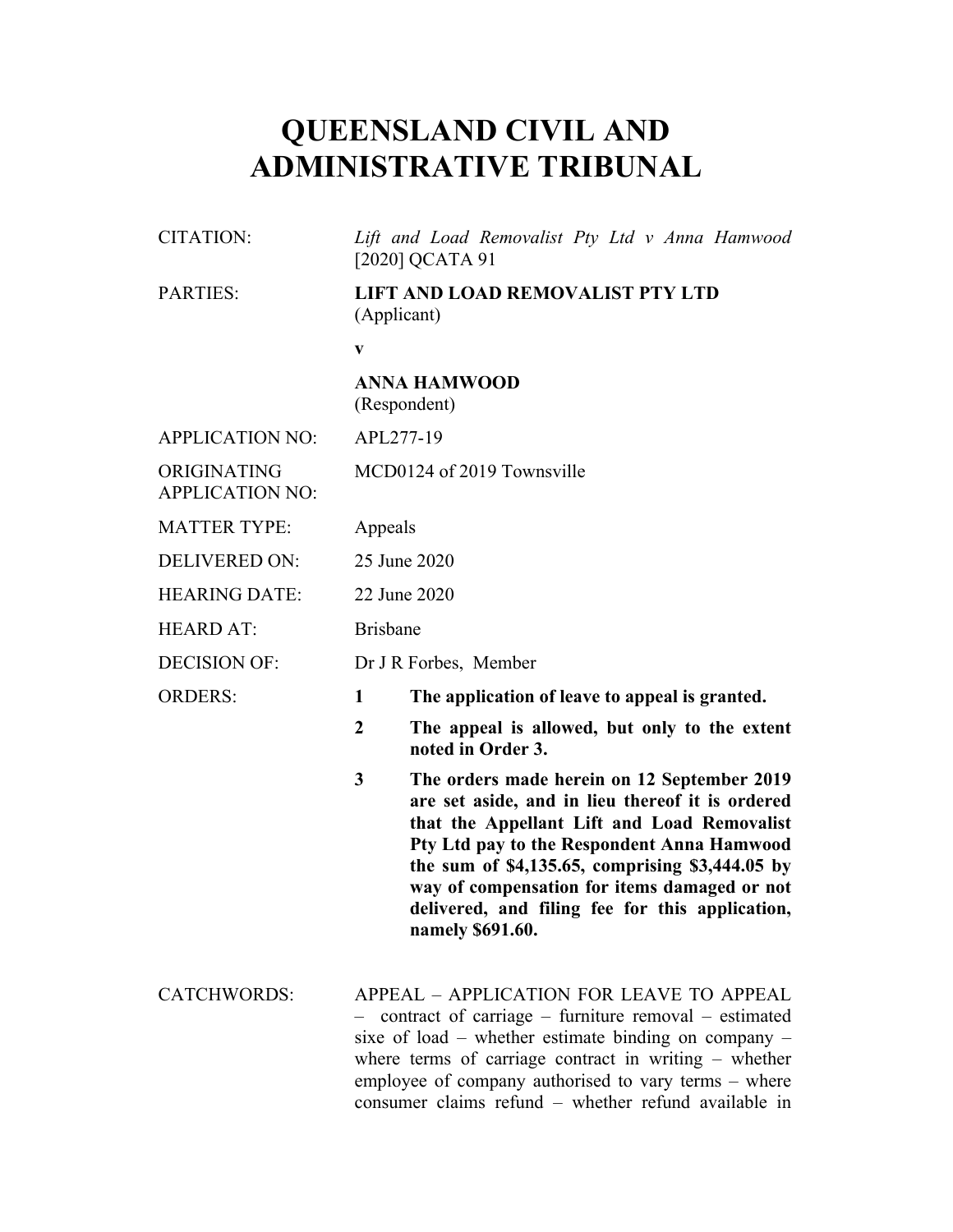circumstances – whether `palm tree justice' appropriate where refund ordered by primary tribunal – whether refund should be awarded – whether leave to appeal should be granted – where leave and appeal allowed on limited basis – where award against appellant company reduced

*Queensland Civil and Administrative Tribunal Act 2009 (Qld)*, s 28, s 32 s 142

*Accurate Financial Consultants Pty Ltd v Koko Black Pty Ltd* (2008) 66 ACSR 325; [2008] VSCA 86

*Bell Group Ltd (in liq) v Westpac Banking Corporation (No 9)* (2008) 39 WAR 1; [2008] WASC 239

*BHP Steel (AIS) Pty Ltd v Construction, Forestry, Mining & Energy Union* [2000] FCA 1613

*Christ Church Grammar School v Bosnich & Anor* [2010] VSC 476

*Clark v CA Kruger & Sons Pty Ltd* [1946] St R Qd 206 *Fourniotis v Vallianatos* (2018) 56 VR 85; [2018] VSC 369

*Fox v Percy* (2003) 214 CLR 118

*Guarnaccia v Rocla Concrete Pipes Ltd* [1976] VR 302 *Hardman v Hobman* [203] QCA 467

*Jet 60 Minute Cleaners Pty Ltd v Brownette* [1981] 2 NSWLR 232

*Kable v Director Of Public Prosecutions (NSW)* (1996) 189 CLR 51; [1996] HCA 24

*Minister for Immigration and Citizenship v SZMDS & Another* (2010) 240 CLR 611

*Pearlberg v Varty* [1972] 1 WLR 534

*R v Secretary of State for the Home Department; Ex parte Mughal* [1974] QB 313

*R v Watson; Ex parte Armstrong* (1976) 136 CLR 248 *Rosenberg v Percival* (2001) 205 CLR 434

*Smith v Joyce* (1954) 89 CLR 529 *Stanford v Stanford* (2012) 247 CLR 108

*Thin Thin Cho v Minister for Immigration & Multicultural Affairs* (1998) 55 ALD 487 at 501; [1998] FCA 1663

**APPEARANCES** REPRESENTATION: This matter was heard and determined on the papers pursuant to s 32 of the *Queensland Civil and Administrative Tribunal Act* 2009 (QCAT Act).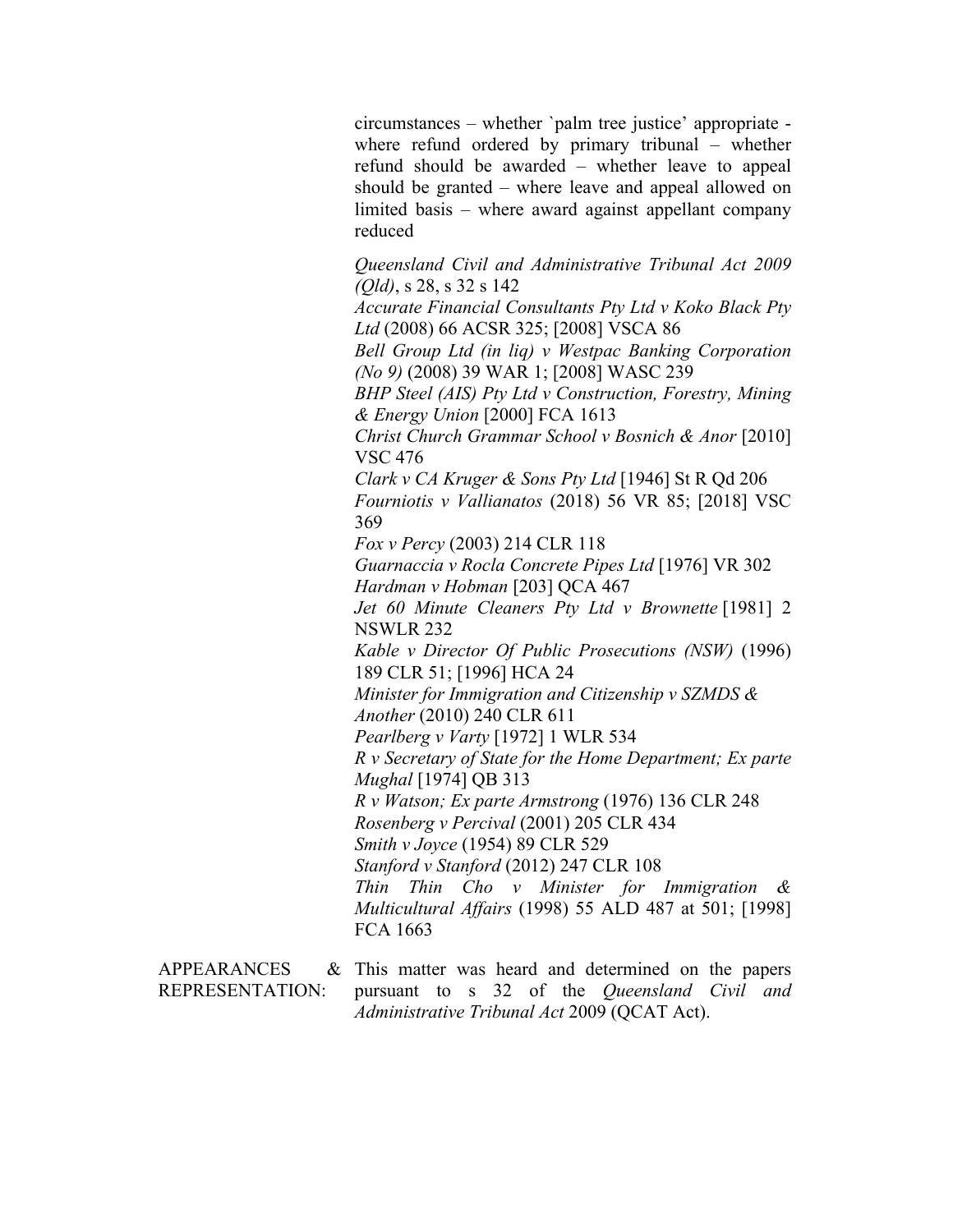### **REASONS FOR DECISION**

[1] The ultimate question in this case is whether the Respondent (`Hamwood') is liable to pay the Appellant (`Lift and Load') \$5,280 or only \$2,160 for removalist services.

#### **Formation of the agreement**

[2] In March 2019 Hamwood was moving house from the Gold Coast to Townsville. Online, she sought quotations from removalists. She was promptly contacted by a lady (identified simply as `Trish' throughout this case) from Lift and Load's office. Trish acted as `rainmaker' for the company. Hamwood was charmed: `She was very, very friendly, very nice and basically telling me ... everything what I wanted to hear.'<sup>1</sup> Hamwood goes on:

> I told them [*sic*] that it would be a ... four-bedroom, fully-furnished house plus outside, like, tools and garden items, and Trish said to me that usually a four-bedroom house would be about 26 ... cubic metres. I did say to her that it might be a bit more ... and she said `No, that's basically it. $2$ .

[3] Trish, according to Hamwood, repeated her assurances twice:

I spoke to Tricia and at that time she said to me that I won't be charged extra even if the load is bigger.<sup>3</sup>

I even asked Trish if there is a bigger load am I going to be charged more and she said  $no.<sup>4</sup>$ 

[4] Trish then left the stage:

Text messages that I have sent to Trica always got a response she's not in the office. She will call me back. I never got called back from her. I started dealing with Ayesha [Siddiqa].<sup>5</sup>

[5] Trish did not give evidence.

#### **An excess clause**

[6] In due course Hamwood received a written quotation from Life and Load advising:

Your quote ... is based on the calculation of your list of items that you have provided and is estimated at 26m3 for \$2,160. ... **Excess charges**: \$130 per m3 if you exceed the allowed capacity of 26m3. ... To secure your booking we require confirmation from you in writing.

[7] On or about 18 March 2019 Hamwood received an email from Lift and Load confirming her booking and attaching a copy of the initial quotation. The confirmation document noted that the price for the service, based on an estimated load of 26m3 was \$2,160, but repeated the warning that an additional \$130 per m3 would apply if the load exceeded 26m3 (`the

<sup>1</sup> Transcript of evidence 12 September 2019 (`T') page 19 lines 32-34.

<sup>2</sup> T page 6 lines 9-19.

<sup>3</sup> T page 7 line 25.

<sup>4</sup> T page 20 lines 8-10.

<sup>5</sup> T page 7 lines 40-42.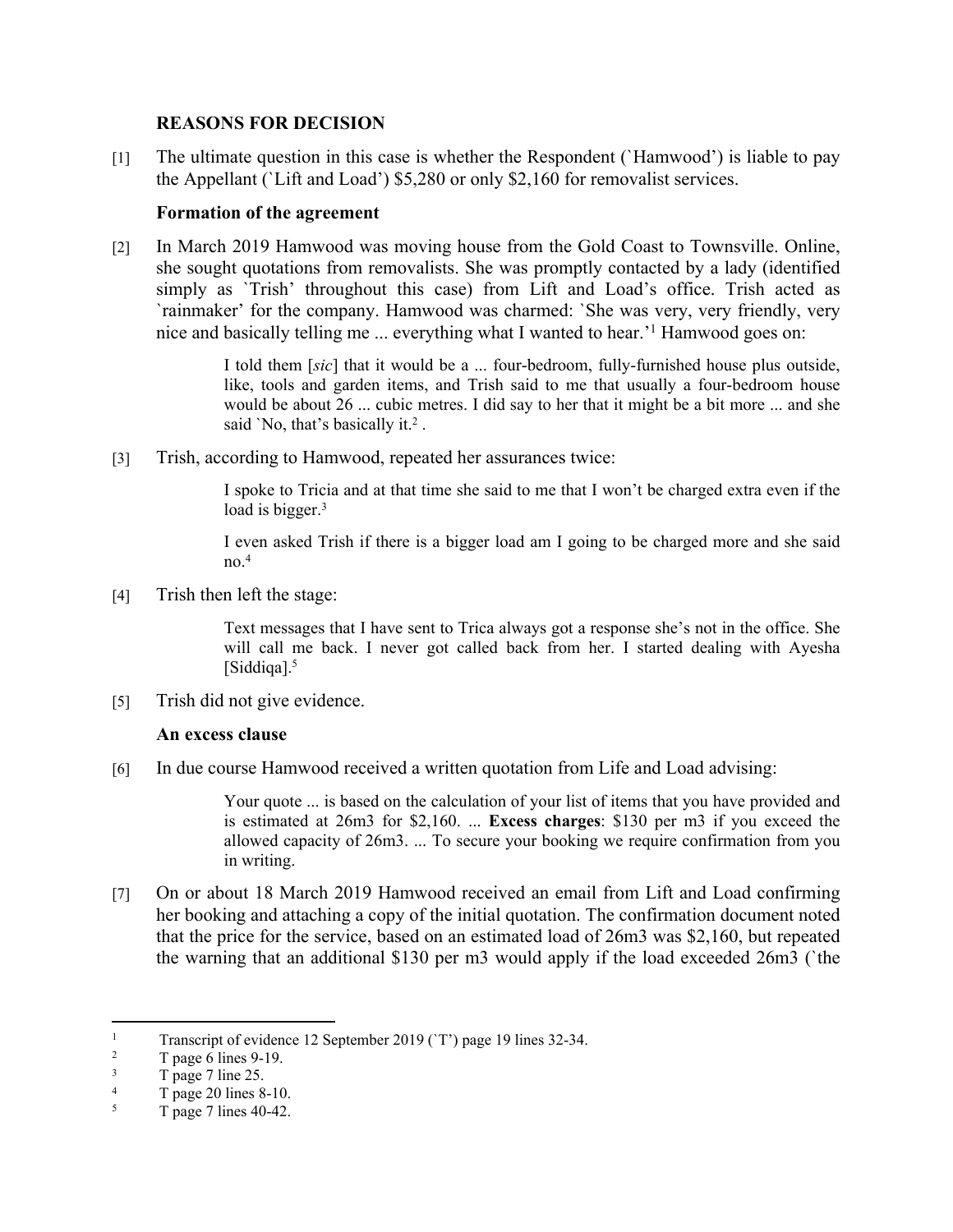excess clause'). In the event, the projected 26m3 load turned out to be 55m3.<sup>6</sup> That figure was not seriously challenged.

- [8] On 4 April 2019 Lift and Load sent Hamwood an invoice for \$5,280 made up of the original estimate of \$2,160 plus an excess of \$3480 for an additional 29 m3.<sup>7</sup> Hamwood paid the company \$5,280 on the same day.<sup>8</sup>
- [9] When the first instalment of her goods arrived in Townsville on 5 April Hamwood questioned the van driver:

Am I going to be charged on extra because when I spoke to Trish she told me that there will be no extra charges?<sup>9</sup>

[10] The driver was sceptical if not cynical:

[H]e laughed and he said, `Well, good luck to you'.<sup>10</sup>

#### **The hearing and tribunal's orders**

- [11] About two months later Hamwood commenced these proceedings<sup>11</sup>, claiming a refund of the full \$5,280 paid for transport and \$4,979.52 compensation for damage or loss of items in transit. $12$
- [12] The trial was conducted by a Judicial Registrar at Townsville on 12 September 2019 who ordered -

that [Lift and Load] refund [Hamwood] for the extra delivery costs of 3220, [and] compensation for the items that were damaged or not delivered at all in the sum of \$3,444.05, totalling \$6,664.05, plus the filing fee for this application, which is \$338.29, coming to a total figure of \$7,002.25.<sup>13</sup>

#### **Lift and Load seeks to appeal**

- [13] Lift and Load now seeks leave to appeal<sup>14</sup> against that decision.<sup>15</sup> The proposed grounds of appeal are briefly and by no means clearly described:
	- (i) I was on telephone to attend this hearing. I haven't given [*sic*] a chance to fully and briefly explanation [*sic*] about the case.
	- (ii) I have clearly stated documentation which is not seen and even discuss [*sic*] by tribunal.

<sup>6</sup> See T page 7 line 20, page 24 line 3, page 54 line 22, page 57 line 8, page 59 line 19.

<sup>7</sup> The carrier's second invoice, dated 4 April 2019 allowed a discount from \$130 to \$120 per cubic metre: T, reducing the total charge from \$5,570 to \$5,280.

<sup>8</sup> Email Hamwood to Lift and Load, 4 April 2019 at 1.52 pm.

<sup>9</sup>  $T$  page 24 lines 24-26.

 $\frac{10}{11}$  T page 24 line 26.

<sup>&</sup>lt;sup>11</sup> Townsville Case No Q124 of 19, 17 June 2019.<br>
The 12 lines 1-11

 $12 \t\t T page 12 lines 1-11.$ <br> $13 \t\t T page 61 lines 43.46$ 

 $T$  page 61 lines 43-46.

<sup>&</sup>lt;sup>14</sup> Leave is necessary: QCAT Act s 142(3).<br> **Application for leave filed 14 October 20** 

Application for leave filed 14 October 2019.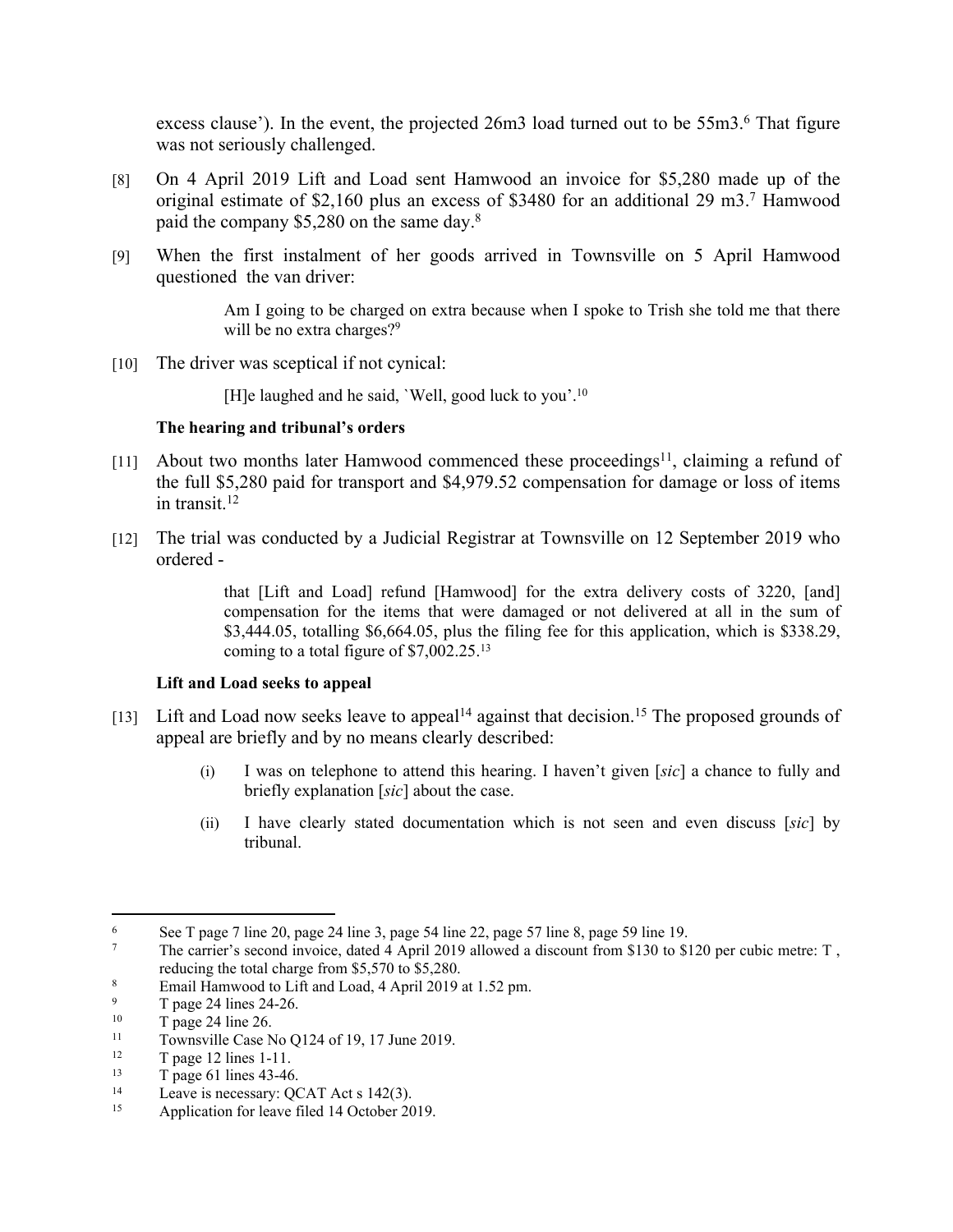#### **Ground 13(i)**

[14] There are no particulars of what was not `briefly and fully' explained. In other words this assertion is too vague and general to enable a specific reply. Ms Siddiqa, appearing for Lift and Load, announced that she would not be giving evidence because `I already forwarded my report, the documentation.'<sup>16</sup>

## **Ground 13(ii)**

[15] I shall revisit the allegation of unseen or disregarded `documentation' in due course

#### **Orders sought**

- [16] Under the heading `Brief details of orders you are [seeking]' these requests appear:
	- (i) Please reconsider and reopen this case.
	- (ii) Please check all of our correspondence with Anna Hamwood.
	- (iii) Give us further chance to clarify and give opportunity to come personally to tribunal.
- [17] **Request 16(i):** A reopening application has already been considered. It was refused for the reasons given by Member Brown on 27 November 2019.
- [18] **Request 16(ii):** Presumably `all of our correspondence with Anna Hamwood' (as distinct from more formal documentation, considered below<sup>17</sup>) was included in the material Siddiqa tendered on 12 September 2019. There is no evidence to the contrary. I shall return to the formal documentation in due course.
- [19] **Request 11(iii):** An application for leave to appeal is not an opportunity to repeat, supplement or revise the case presented to the primary tribunal. In directions issued for the conduct of the application for leave the parties were informed:

Unless otherwise ordered or unless either party files an application for an oral hearing ... the application for leave to appeal and [any] appeal ... will be determined on the papers, on the basis of the written submissions of the parties and without an oral hearing.<sup>18</sup>

[20] No request for an oral hearing was made, and there is no order to that effect.

#### **Some Lift and Load submissions**

[21] No written submissions have been filed by Lift and Load beyond an undated document of one page, headed "Ground of Appeal". It repeats some of the swingeing assertions in the application for leave. Apart from those complaints and general expressions of dissatisfaction, Lift and Load submits:

On the hearing date the judge sounds confused.

I have not been provided with natural justice.

 $\frac{16}{17}$  T page 4 line 35.

Paragraphs [25] ff.

<sup>18</sup> Appeal Tribunal Directions 4 November 2019 paragraph 11; 31 January 2020 paragraph 12.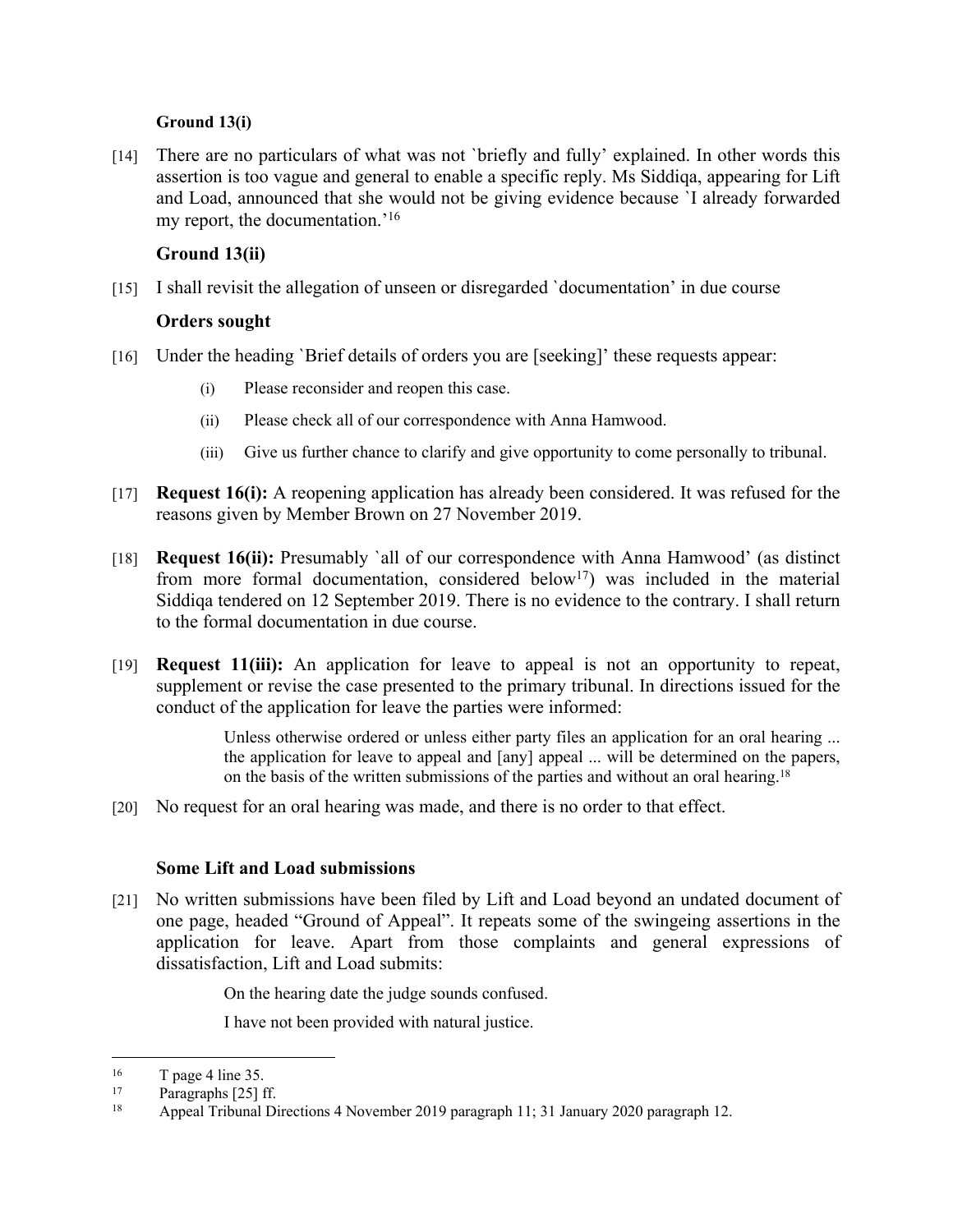The judge simply ignored everything that supported my case.

The judge ignored the fact and the evidence showing that the Customer gave permission and did not report of damages.

On the day of the hearing I was not given enough time to support. I was only given 15-20 minutes only, considering that [Hamwood] was given one and a half hours.

I was the one that asked the judge: `Should I have been given a chance to explain my ground' and she replied that I will be given the chance after their break.

- [22] The complaint that `the judge sounds [*sic*] confused' is utterly devoid of particulars or examples. The transcript and the audio recording of the trial show that it was conducted in an orderly manner. The adjudicator's questions and interpolations are pertinent, and the reasons for the decision are clear and articulate. There is no substance in this complaint.
- [23] The unsubstantiated statement that `I [*scil* the company] have not been provided with natural justice' conveys nothing more than the discontent of an unsuccessful litigant - a common misuse of the `majestic conception of natural justice'.<sup>19</sup> There are no particulars. The record of proceedings shows that the hearing was conducted fairly and courteously. The adjudicator was careful to ensure that parties were able to put their cases in full.<sup>20</sup> No submissions were cut off. There is no reason to believe that if Siddiqa had more to say that was relevant, she would have been prevented from saying it.
- [24] The complaint that Siddiqa received much less air time than Hamwood is simply incorrect. It was Hamwood, after all, who had the carriage of the matter. The tribunal devoted almost 4 hours to the trial. Some 22 of 54 pages<sup>21</sup> of transcript are occupied by Siddiqa's submissions and her cross-examination of Hamwood. Of the remaining 32 pages, several are devoted to questions or observations from the bench. It is evident that substantially equal time was made available for `full and brief' exposition of the company's case. Despite the contrary assertion, Siddiqa was 'given the chance [to reply] after their break', whereupon she addressed the tribunal for a considerable time.

## **A particular submission - Documents `not seen or even discussed'<sup>22</sup>**

- [25] I now return to this allegation.
- [26] Bearing in mind the circumstances (a) that Lift and Load was not professionally represented and (b) that at least some of its personnel appear to have limited mastery of English, I consider that this broad complaint should be beneficially interpreted and subjected to further inquiry.

<sup>19</sup> *Pearlberg v Varty* [1972] 1 WLR 534 at 540 per Lord Hailsham LC; *R v Secretary of State for the Home Department; Ex parte Mughal* [1974] QB 313 at 325.

<sup>&</sup>lt;sup>20</sup> See e.g. T page 12 line 17 (to Hamwood): `Is that all at this stage you wanted to say?'; T page 18 lines 22-24 (to Siddiqa): `Ms Siddiqa, any other questions you had for the applicant?**' Ms Siddiqa**: `No'; T page 37 lines 25-26: `I've heard all the evidence for the applicant, so I'll hand over to you Ms Siddiqa'; (Siddiqa then speaks uninterrupted for about 10 pages); T 55 lines 1-2: `So is there anything further you would like to say, Ms Siddiqa, before we finish today?' **Ms Siddiqa**: `No'.

<sup>21</sup> An additional 6 pages contain the reasons for judgment.<br> $22 \qquad$  See [131(ii) above

See  $[13]$ (ii) above.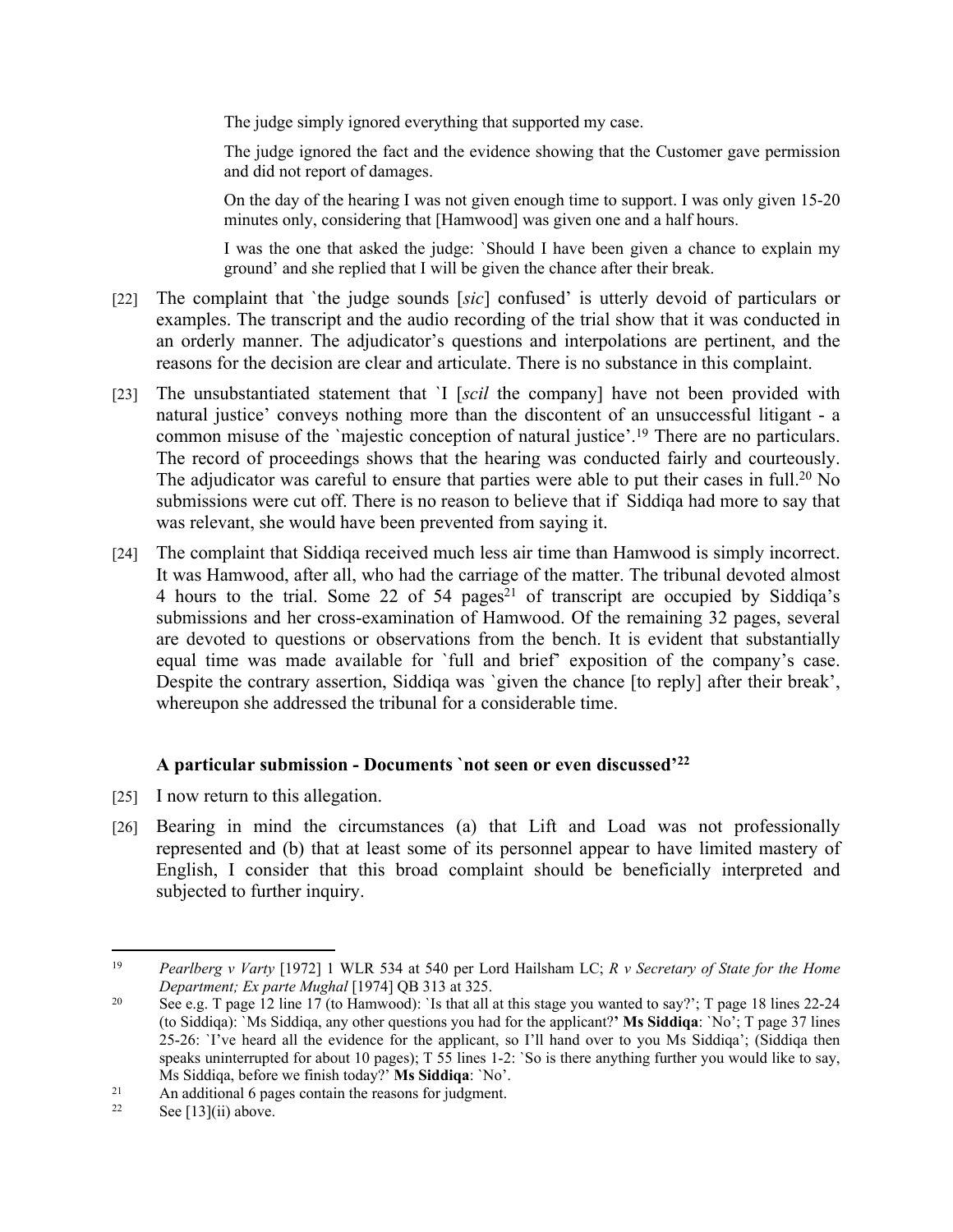[27] When the lay pleader refers to `documentation' (as distinct from correspondence) that expression includes. by necessary implication<sup>23</sup>, the written quotation and `confirmation', respectively reciting and repeating that:

> Your quote ... is based on the calculation of your list of items that you have provided and is estimated at 26m3 for \$2,160. ... **Excess charges**: \$130 per m3 if you exceed the allowed capacity of 26m3.

[28] The gist of the complaint, then, is that terms of the contract, particularly the extras clause, were improperly disregarded.

#### **Relevant evidence**

- [29] Hamwood was well aware of `extras' clause, as evidenced by her anxious questions to Trish,<sup>24</sup> whose alleged assurance Hamwood now relies on to avoid the force of that clause.
- [30] The extras clause surfaced a third time on 2 April 2019, the day when the company's van left for Townsville, Hamwood was then given another document reading:

Please be aware that you have only been allocated a certain area as indicated in your quote  $-$  if you exceeded this, you will be given a choice as to whether you would like to carry the excess and **pay the cost** – or put it on another trip if we do not have the room on that day.<sup>25</sup>

- [31] Hamwood signed that form, electing to 'carry the excess' and have all her goods treated as one load - a load more than double the size of the 26m3 for which the original, conditional<sup>26</sup> quotation of \$2,160 was given.
- [32] However, the judgment of the tribunal brushes that clause aside:

[A]lthough the terms and conditions of the agreement say that if you go beyond that, we're going to charge more, I don't accept that it is *fair and just in the circumstances* to increase that quote by two and a-half times, and not give the applicant any indication that there would be an increase, particularly when Trish had led Ms Hamwood to believe that she wouldn't be charged any additional cost if the load was bigger.<sup>27</sup>

- [33] Whatever the effect of Trish's oral advice, there was ample notice in writing acknowledged by Hamwood's signature – that there would be an increase, pursuant to the excess clause, if the entire load left for Townsville on 2 April 2019, as it did.
- [34] The evidence of the excess clause should not have been so lightly passed by.

## **No initial complaint**

[35] Payment was required in advance on 4 April 2019, and on that day Hamwood emailed the company: `I will transfer the money and make a screen shot of \$5,280, regards AH'.<sup>28</sup> That message contains no complaint about the amount charged.

<sup>&</sup>lt;sup>23</sup> So much was made explicit by company employee, a Mr Deaker: T page 58 lines 13-18.<br>
See T page 7 lines 23, 25; page 8 lines 10, 12

<sup>&</sup>lt;sup>24</sup> See T page 7 lines 23-25; page 8 lines 10-12.<br><sup>25</sup> Customer Data Sheet I ife and Load dated 2

<sup>&</sup>lt;sup>25</sup> Customer Data Sheet, Life and Load, dated 2 April 2019, emphasis added.<br> $\frac{1}{26}$  Le subject to the outres algune

<sup>&</sup>lt;sup>26</sup> I.e. subject to the extras clause.<br><sup>27</sup> T page 59 lines 23-28 emphasis

<sup>&</sup>lt;sup>27</sup> T page 59 lines 23-28, emphasis added<br><sup>28</sup> Email Hamwood to Lift and Load 4. Ap

Email Hamwood to Lift and Load 4 April 2019 10.51 am.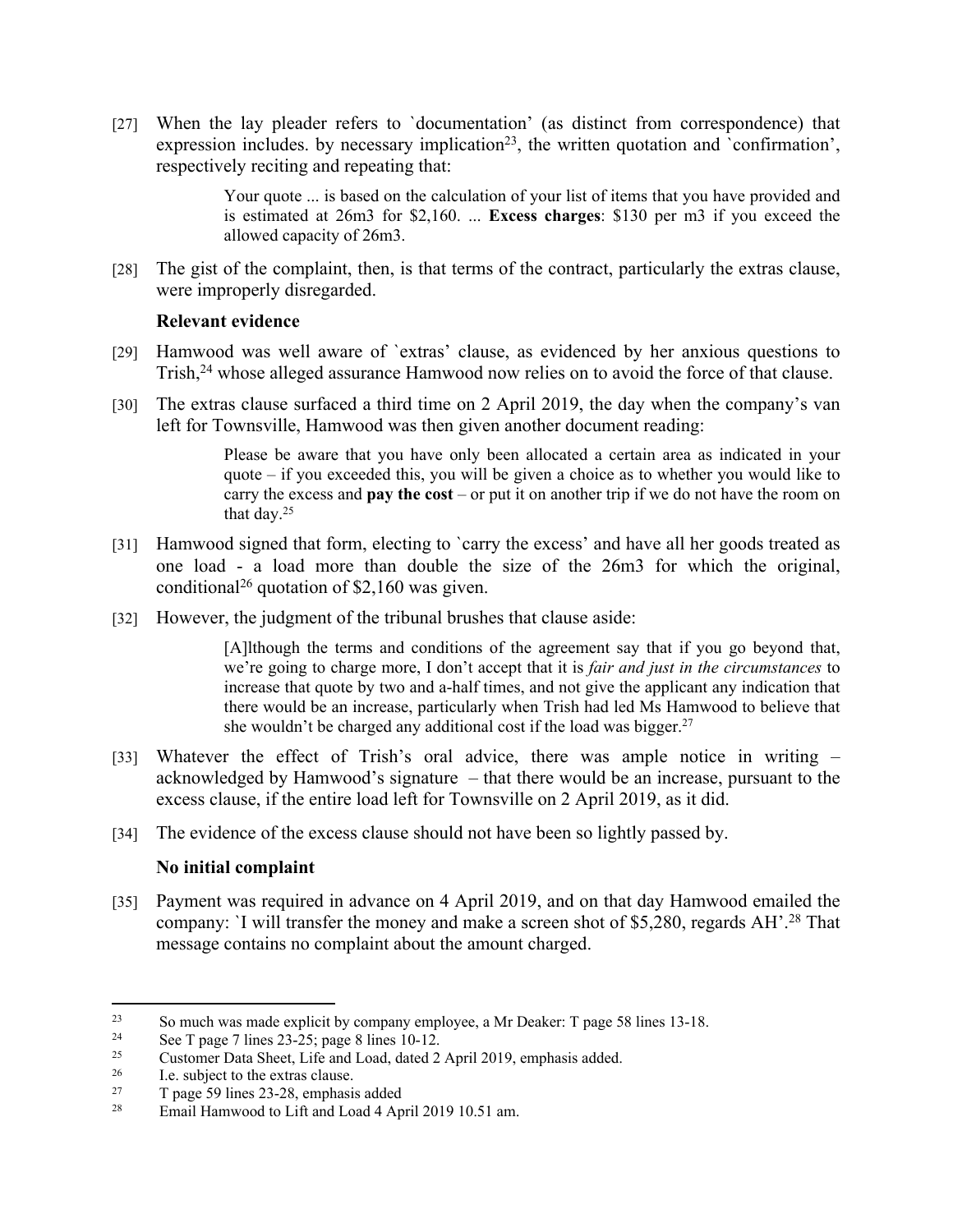- [36] Two days later Hamwood contacted the company to complain about a delay in delivering part of the consignment. Again there is no query or complaint about the expense.<sup>29</sup>
- [37] On 8 and 15 April Hamwood sought confirmation the rest of the load would arrive on 20 April. Still she made no complaint about the amount charged.<sup>30</sup>
- [38] It was not until 26 April that Hamwood expressed dissatisfaction with the company's service, `customer interaction', and lack of `care and respect' and demanded a full refund.<sup>31</sup>

### **Trish's authority?**

- [39] It is remarkable that there was no inquiry at the trial about Trish's position in the company hierarchy, and the extent of her authority, if any, to waive the extras clause. If there were a plea of estoppel based on Trish's unconditional absolution, a formidable answer would be that there was no reasonable reliance upon her assurances.<sup>32</sup>
- [40] It does not appear that Trish was in a senior position with the company. When difficulties arose, her role was immediately taken over by Siddiqa. Cogent evidence would be required to justify the proposition that Trish, whatever she stood in the company peck order, was authorised to grant an informal *carte blanche* waiver of the excess clause and of several thousand dollars. There is no such evidence.
- [41] It is equally improbable that Trish had authority to determine the size of a load in the absence of any physical inspection by a company representative.<sup>33</sup> The law of agency carefully circumscribes the power of company officers and employees to make statements or admissions to the prejudice of a company or firm.<sup>34</sup>

#### **`Fair and just'**

 $[42]$  A dispensation from strict rules of evidence and procedure<sup>35</sup> is not a licence for a tribunal to depart from substantive principles of law. This tribunal is not at liberty to dispense `palm tree justice'.<sup>36</sup> (That expression is commonly used by lawyers to discountenance an approach to justice that is entirely discretionary, transcending legal rights and precedents, and enabling an adjudicator to make such order as he or she thinks is `fair and just in the

<sup>&</sup>lt;sup>29</sup> Email Hamwood to Lift and Load 6 April 2019 9.12 am.<br><sup>30</sup> Emails Hamwood to Lift and Load 8 April 2019 4.14 pm

<sup>&</sup>lt;sup>30</sup> Emails Hamwood to Lift and Load 8 April 2019 4.14 pm; 15 April 2019 5.17 am.<br><sup>31</sup> Email Hamwood to Lift and Load 26 April 2019 10.51 am

Email Hamwood to Lift and Load 26 April 2019 10.51 am.

<sup>32</sup> *Rosenberg v Percival* (2001) 205 CLR 434 at [24]; *Accurate Financial Consultants Pty Ltd v Koko Black Pty Ltd* (2008) 66 ACSR 325; [2008] VSCA 86; *Bell Group Ltd (in liq) v Westpac Banking Corporation (No 9)*  (2008) 39 WAR 1; [2008] WASC 239.

<sup>&</sup>lt;sup>33</sup> According to Hamwood the initial quote was given without any inspection of the contents of her house: `No one came out ... no one actually came in': T page 6 lines 16-19.

<sup>34</sup> *Smith v Joyce* (1954) 89 CLR 529; *Clark v CA Kruger & Sons Pty Ltd* [1946] St R Qd 206; *Guarnaccia v Rocla Concrete Pipes Ltd* [1976] VR 302; *BHP Steel (AIS) Pty Ltd v Construction, Forestry, Mining & Energy Union* [2000] FCA 1613

<sup>&</sup>lt;sup>35</sup> As in the QCAT Act s 28.

<sup>36</sup> *R v Watson; Ex parte Armstrong* (1976) 136 CLR 248 at 257; *Stanford v Stanford* (2012) 247 CLR 108 at [38]; *Thin Thin Cho v Minister for Immigration & Multicultural Affairs* (1998) 55 ALD 487 at 501; [1998] FCA 1663; *Christ Church Grammar School v Bosnich & Anor* [2010] VSC 476 at [25]; *Jet 60 Minute Cleaners Pty Ltd v Brownette* [1981] 2 NSWLR 232 at 236; *Hardman v Hobman* [203] QCA 467 at [3]; .